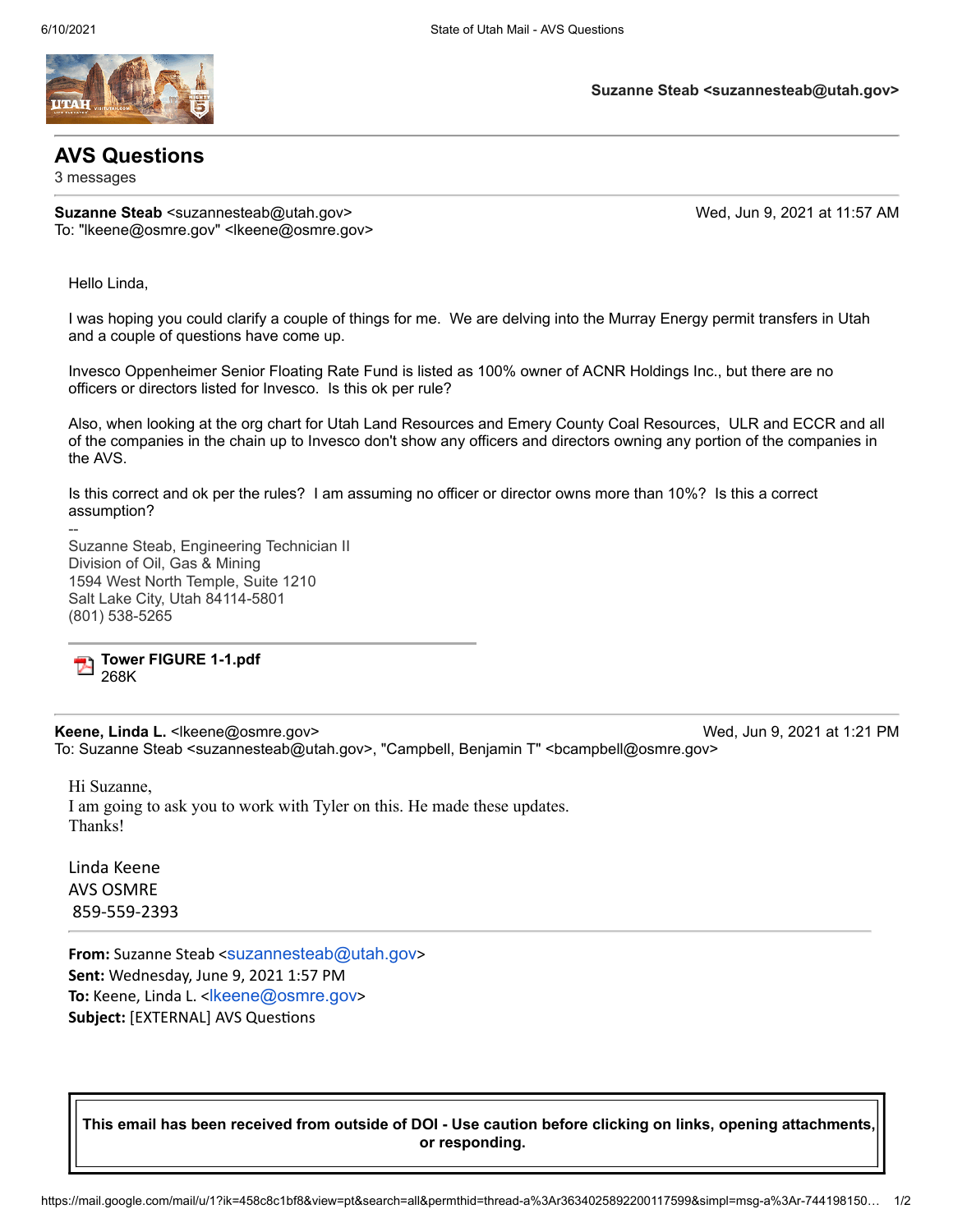[Quoted text hidden]

**Tower FIGURE 1-1.pdf** 268K

**Campbell, Benjamin T** <bcampbell@osmre.gov> Wed, Jun 9, 2021 at 1:45 PM To: Suzanne Steab <suzannesteab@utah.gov>, "Keene, Linda L." <lkeene@osmre.gov>

Suzanne,

I go by Tyler, my middle name. It usually creates a little confusion given my email name, but I'll answer to either.

To answer your first question, a company with no permits is not required to list officers. Those companies are in the system simply because of their ownership percentages.

As for your second questions, I believe your assumption is correct. No individual owns more than 9% and is thus not listed as an owner. I'm attaching the file that we have so you can see what the company submitted. I did a quick glance and no individual was listed as an owner.

Let me know if you have any additional questions. Thank you.

Tyler Campbell Program Analyst Applicant/Violator System Office Office of Surface Mining Reclamation and Enforcement Office: 859-260-3927 Personal Cell: 865-719-1566

**From:** Suzanne Steab <[suzannesteab@utah.gov](mailto:suzannesteab@utah.gov)> **Sent:** Wednesday, June 9, 2021 3:31 PM **To:** Keene, Linda L. <[lkeene@osmre.gov](mailto:lkeene@osmre.gov)> **Cc:** Campbell, Benjamin T <[bcampbell@osmre.gov](mailto:bcampbell@osmre.gov)> **Subject:** Re: [EXTERNAL] AVS Questions

Thanks...Ben, are you Tyler? What say you? [Quoted text hidden]



**263454 ACNR Land Resources Inc.pdf** 11258K